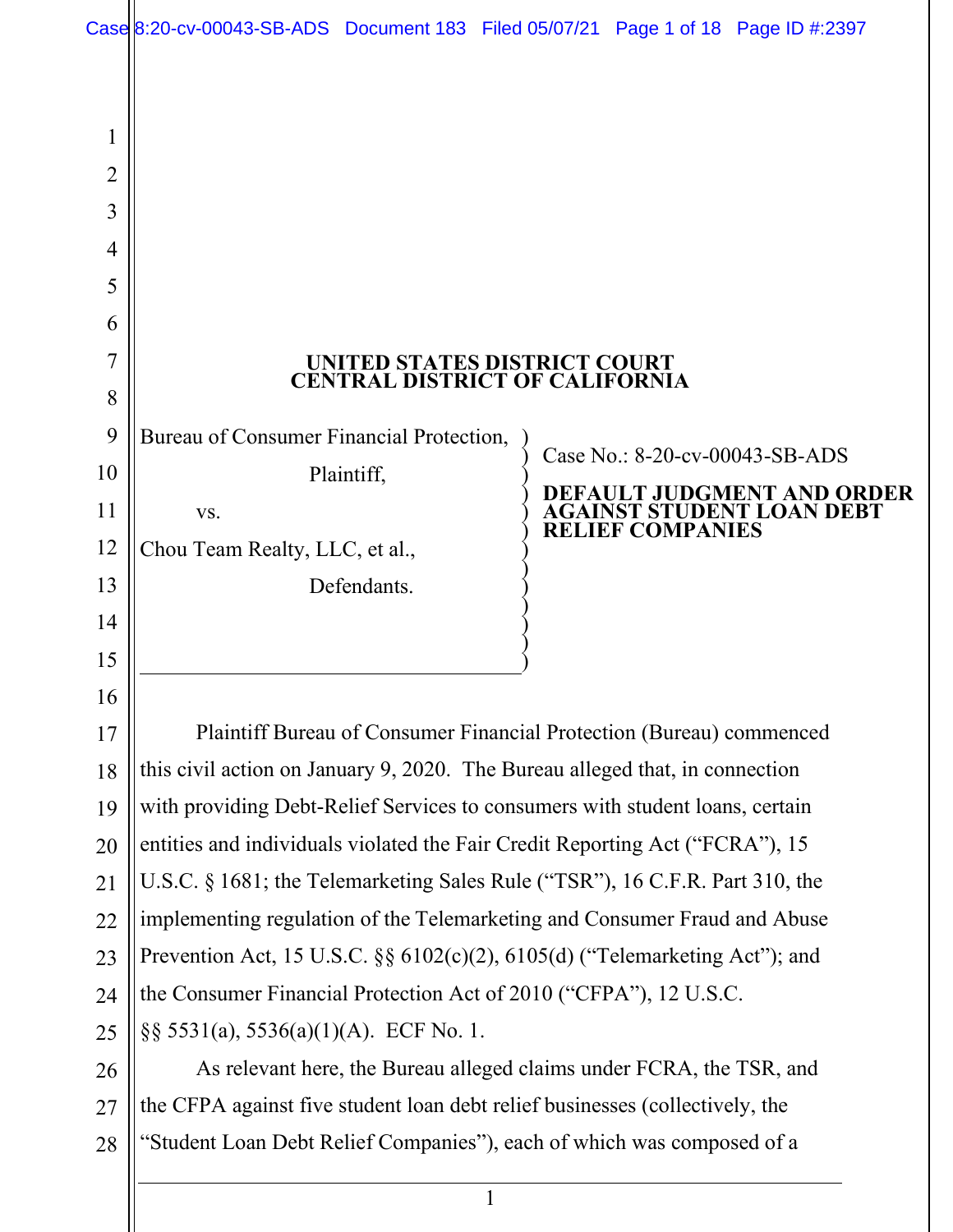corporation and an associated limited partnership: (1) Docu Prep Center, Inc. and Document Preparation Services, LP (collectively, "Docu Prep Center"); (2) Certified Doc Prep, Inc. and Certified Doc Prep Services, LP (collectively, "Certified Doc Prep Services"); (3) Assure Direct Services, Inc. and Assure Direct Services, LP (collectively, "Assure Direct Services"); (4) Direct Document Solutions, Inc. and Direct Document Solutions, LP (collectively, "Direct Document Solutions"); and (5) Secure Preparation Services, Inc. and Secure Preparation Services, LP (collectively, "Secure Preparation Services").

Between January and June 2020, the Bureau served the original Complaint on, or obtained waivers of service from, each of the ten entities that comprised the Student Loan Debt Relief Companies and filed proofs of service with this Court. ECF Nos. 25, 26, 28, 29, 34, 38, 41, 63, 66, 103.

The Bureau filed applications for the Clerk to enter default against each of the Student Loan Debt Relief Companies. ECF Nos. 68, 75, 100, 121. The Clerk entered defaults against each of the Student Loan Debt Relief Companies between April 10, 2020 and July 15, 2020. ECF Nos. 71, 76, 101, 122. As of the date this Order, the Student Loan Debt Relief Companies have not answered, moved to dismiss, or otherwise appeared in this action.

The Bureau filed its First Amended Complaint ("FAC") on July 10, 2020, and then filed the Second Amended Complaint ("SAC") on August 26, 2020. ECF Nos. 117, 141. Those pleadings asserted the same claims against the Student Loan Debt Relief Companies as the original Complaint.

The Bureau filed its Notice of Application and Application for Entry of Default Judgment and Order against the Student Loan Debt Relief Companies pursuant to Fed. R. Civ. P. 55(b)(2) and Local Rules 55-1 and 55-2. The Court, having considered the Bureau's Application, supporting declarations, and the entire record in this matter, granted the Application in part, as described in the Court's Order on Applications for Default Judgment. ECF No. 177. The Court

1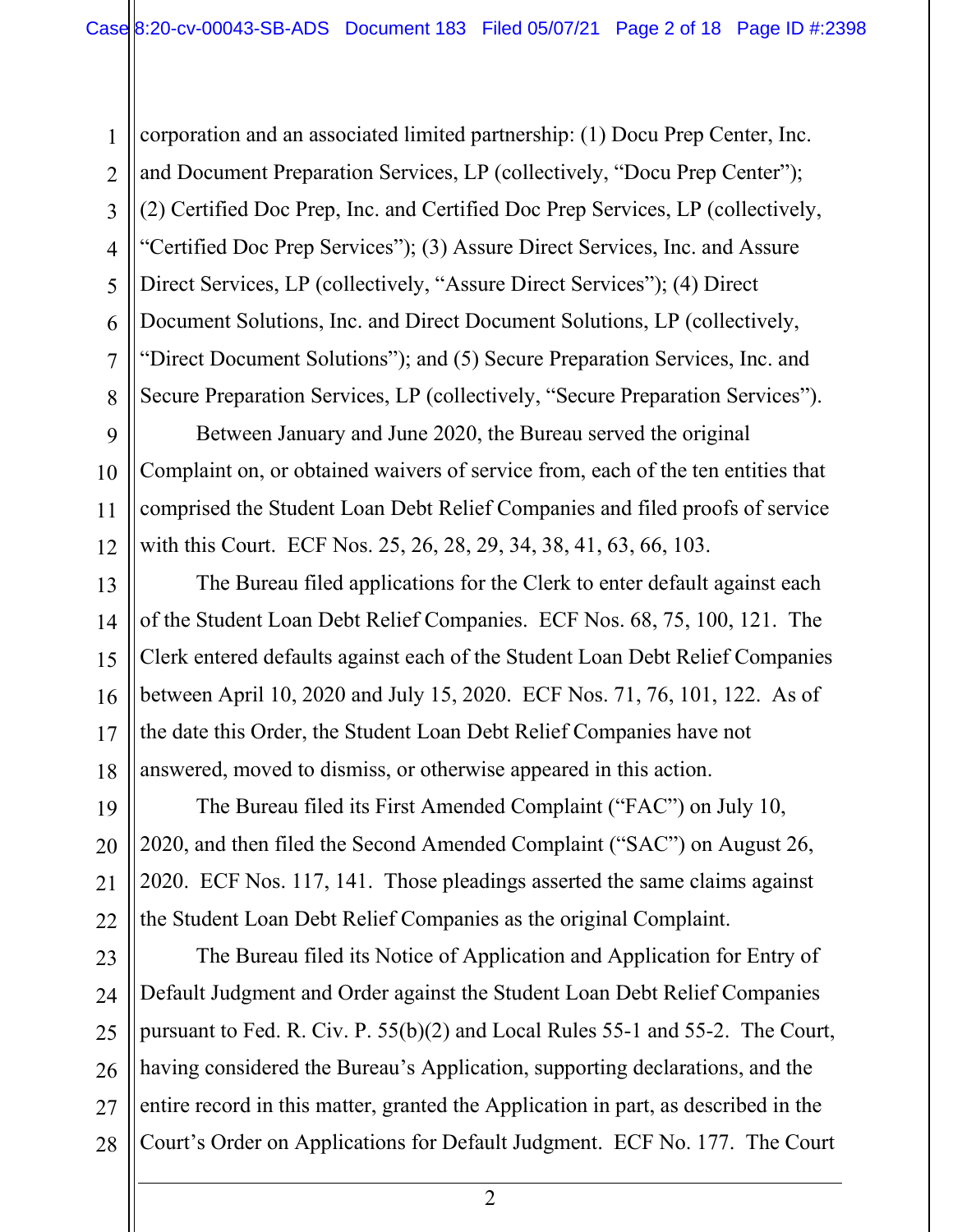finds good cause to grant the following relief against the Student Loan Debt Relief Companies.

# **IT IS HEREBY ORDERED, ADJUDGED, AND DECREED** as follows: **FINDINGS**

1. This is an action instituted by the Bureau under FCRA, 15 U.S.C. § 1681b(f), the Telemarketing Act, 15 U.S.C. §§ 6102(c)(2), 6105(d), and the CFPA, 12 U.S.C. §§ 5531, 5536(a), based on violations of FCRA, the TSR, and the CFPA. The SAC seeks permanent injunctive relief, rescission or reformation of contracts, disgorgement, damages, redress, and civil money penalties. The Bureau has the authority to seek this relief. 12 U.S.C. § 5565.

2. This Court has subject-matter jurisdiction over this action because it was brought under federal consumer financial law, 12 U.S.C. § 5565(a)(1), presents a federal question, 28 U.S.C. § 1331, and the plaintiff is an agency of the United States, 28 U.S.C. § 1345. Venue is proper in this district because Defendants are located, reside, or do business in this district. 12 U.S.C.  $§$  5564(f).

3. Certified Doc Prep, Inc., Certified Doc Prep Services, LP, Direct Document Solutions, Inc., Direct Document Solutions, LP, and Secure Preparation Services, LP have each been properly served with a summons and the Complaint through their respective registered agents for service of process.

4. Docu Prep Center, Inc., Document Preparation Services, LP, and Assure Direct Services, LP each waived formal service of process and, thus, each has been properly served.

28 5. Docu Prep Center, Inc., Document Preparation Services, LP, and Assure Direct Services, LP were served with written notices of the Bureau's application for entry of a default judgment on March 5, 2021, at least seven days before any hearing on the Application. The written notices included the amount of redress and civil penalties requested by the Bureau against them.

1

2

3

4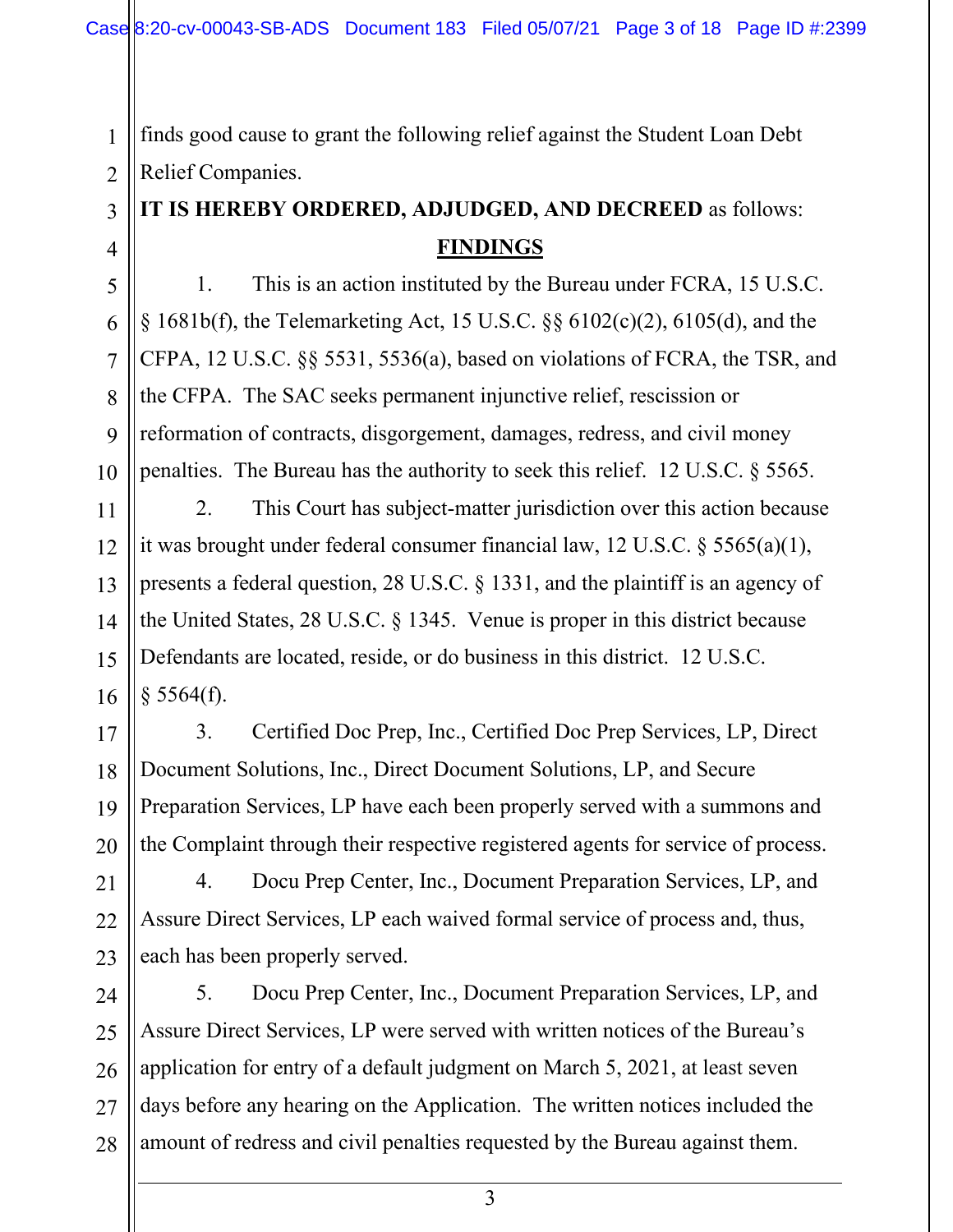6. In its Alternative Service Order, the Court granted the Bureau permission to serve Assure Direct Services, Inc. via the California Secretary of State. *See* ECF No. 98. The Bureau complied with the Alternative Service Order by serving a summons, a copy of the Complaint, and a copy of the Alternative Service Order on the California Secretary of State on June 4, 2020. Thus, Assure Direct Services, Inc. has been properly served.

7. Each of the Student Loan Debt Relief Companies has failed to answer, appear, or otherwise defend this action, and no attorney has filed an appearance on behalf of any of the companies.

10 11 8. The Clerk of Court properly entered defaults against each of the Student Loan Debt Relief Companies.

9. Because the Student Loan Debt Relief Companies were in default, and because the FAC and the SAC asserted the same claims against the Student Loan Debt Relief Companies as the original Complaint, the Bureau was not required to serve the FAC and the SAC on the Student Loan Debt Relief Companies. *See* Fed. R. Civ. P. 5(a)(2).

17 18 10. The Student Loan Debt Relief Companies are not minors, incompetent persons, or current members of the military service.

11. The Bureau has satisfied the procedural requirements for obtaining entry of default judgment against the Student Loan Debt Relief Companies.

21

19

20

1

2

3

4

5

6

7

8

9

12

13

14

15

16

12. The SAC states claims upon which relief can be granted.

22 23 24 25 26 13. Because of the Student Loan Debt Relief Companies' defaults, the allegations in the SAC are taken as true as against them. *See TeleVideo Sys., Inc. v. Heidenthal*, 826 F.2d 915, 917–18 (9th Cir. 1987); *Geddes v. United Fin. Group*, 559 F.2d 557, 560 (9th Cir. 1977) (citing *Pope v. United States*, 323 U.S. 1 (1944)).

27 28 14. The seven factors set forth in *Eitel v. McCool*, 782 F.2d 1470, 1471–72 (9th Cir. 1986), weigh in favor of a judgment of default against the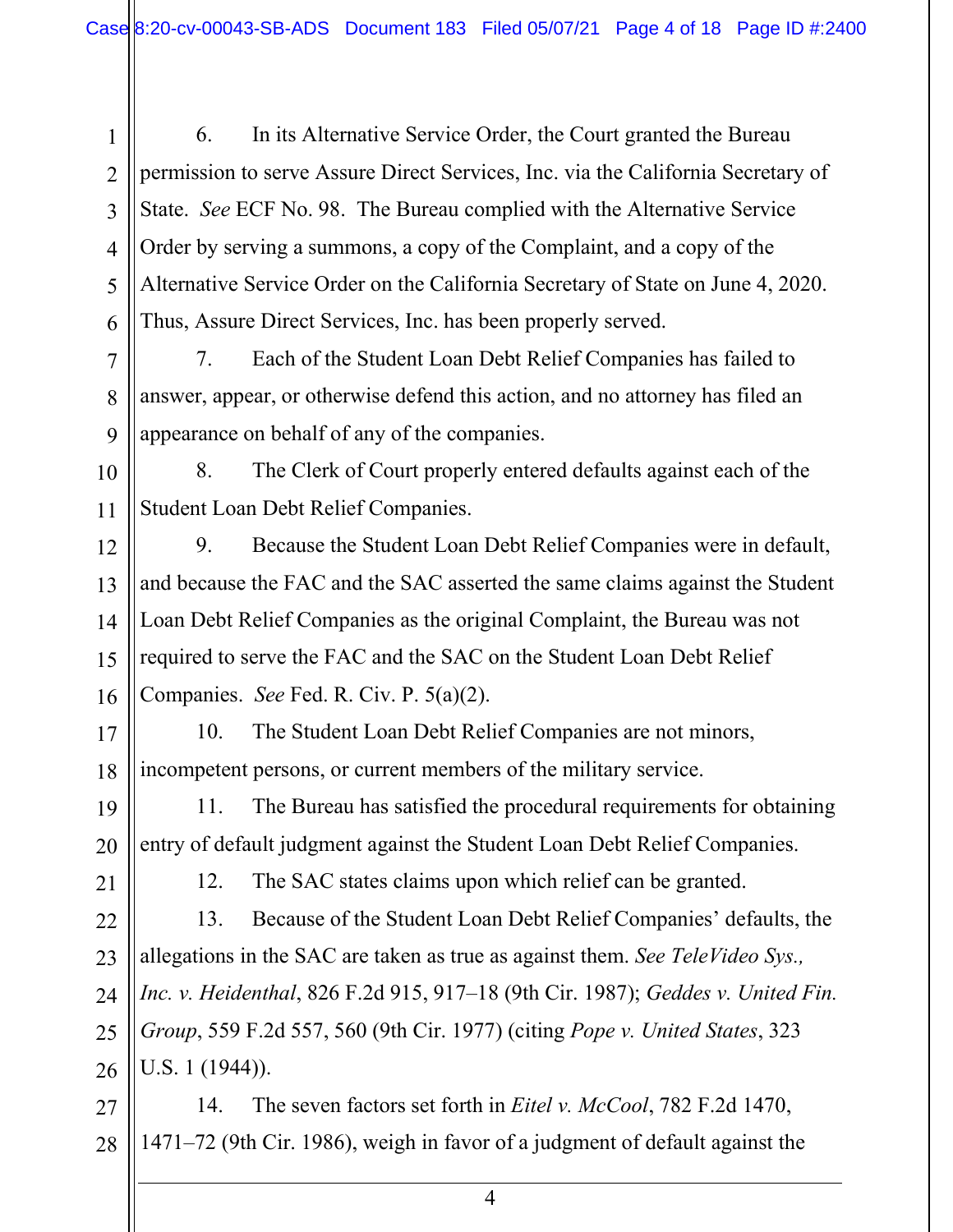1 Student Loan Debt Relief Companies.

15. Because damages are capable of ascertainment from definite figures contained in the documentary evidence and affidavits submitted by the Bureau, the Court need not hold a hearing prior to entering judgment by default.

16. Judgment is entered against the Student Loan Debt Relief Companies, in favor of the Bureau, on Counts I, II, III, IV, VII, VIII, and XI.

17. Judgment is entered against Docu Prep Center, in favor of the Bureau, on Counts V and IX.

14 18. The Bureau seeks (1) a permanent injunction to prevent future violations of FCRA, the TSR, and the CFPA; (2) monetary relief to redress injury to consumers; and (3) civil money penalties. This Court is empowered to order these forms of relief under Section 1055 of the CFPA. 12 U.S.C. § 5565. Moreover, it is within this Court's discretion to enter injunctive and monetary relief at this stage, without holding an evidentiary hearing. *Davis v. Fendler,*  650 F.2d 1154, 1161 (9th Cir. 1981).

16 17 18 19 19. The Bureau has established, through competent evidence, that consumers were victimized by and paid money to the Student Loan Debt Relief Companies, and that during the Relevant Period these consumers paid at least the following amounts to them:

2

3

4

5

6

7

8

9

10

11

12

13

15

a. Docu Prep Center: \$8,739,347;

b. Certified Doc Prep Services: \$3,806,626;

c. Assure Direct Services: \$3,404,455;

d. Direct Document Solutions: \$1,902,259; and

e. Secure Preparation Services: \$1,847,182.

28 20. As explained in the evidence submitted in support of the Bureau's Application, these figures were derived from ACH transaction records of two third-party payment processors used by the Student Loan Debt Relief Companies and from credit card transaction data produced by defendants Docs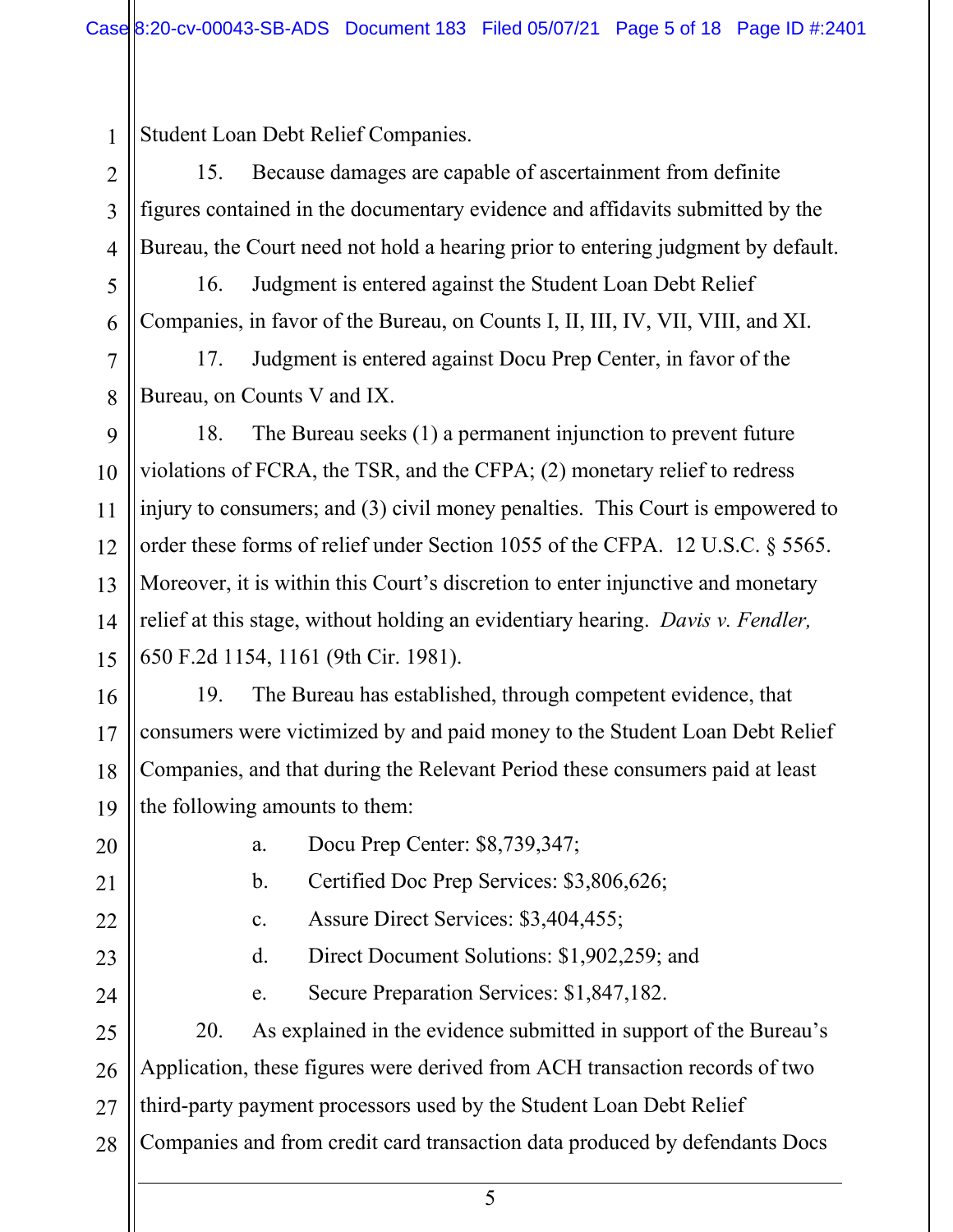1 Done Right, Inc. and Docs Done Right, LP.

21. The amounts in Paragraph 19 represent a reasonable approximation of consumer loss attributable to each of the Student Loan Debt Relief Companies.

22. The Bureau is entitled to an Order imposing a permanent injunction and requiring Docu Prep Center, Inc. and Document Preparation Services, LP to pay, jointly and severally, \$8,739,347 for redress, and a civil money penalty in the amount of \$2,702,662 under the CFPA.

23. The Bureau is entitled to an Order imposing a permanent injunction and requiring Certified Doc Prep, Inc. and Certified Doc Prep Services, LP to pay, jointly and severally, \$3,806,626 for redress, and a civil money penalty in the amount of \$2,702,662 under the CFPA.

24. The Bureau is entitled to an Order imposing a permanent injunction and requiring Assure Direct Services, Inc. and Assure Direct Services, LP to pay, jointly and severally, \$3,404,455 for redress, and a civil money penalty in the amount of \$2,702,662 under the CFPA.

25. The Bureau is entitled to an Order imposing a permanent injunction and requiring Direct Document Solutions, Inc. and Direct Document Solutions, LP to pay, jointly and severally, \$1,902,259 for redress, and a civil money penalty in the amount of \$1,637,075 under the CFPA.

22 23 24 26. The Bureau is entitled to an Order imposing a permanent injunction and requiring Secure Preparation Services, Inc. and Secure Preparation Services, LP to pay, jointly and severally, \$1,847,182 for redress, and a civil money penalty in the amount of \$1,637,075 under the CFPA.

25 26 27 27. This action and the relief awarded herein are in addition to, and not in lieu of, other remedies as may be provided by law, including both civil and criminal remedies.

28

2

3

4

5

6

7

8

9

10

11

12

13

14

15

16

17

18

19

20

21

28. Entry of this Order is in the public interest.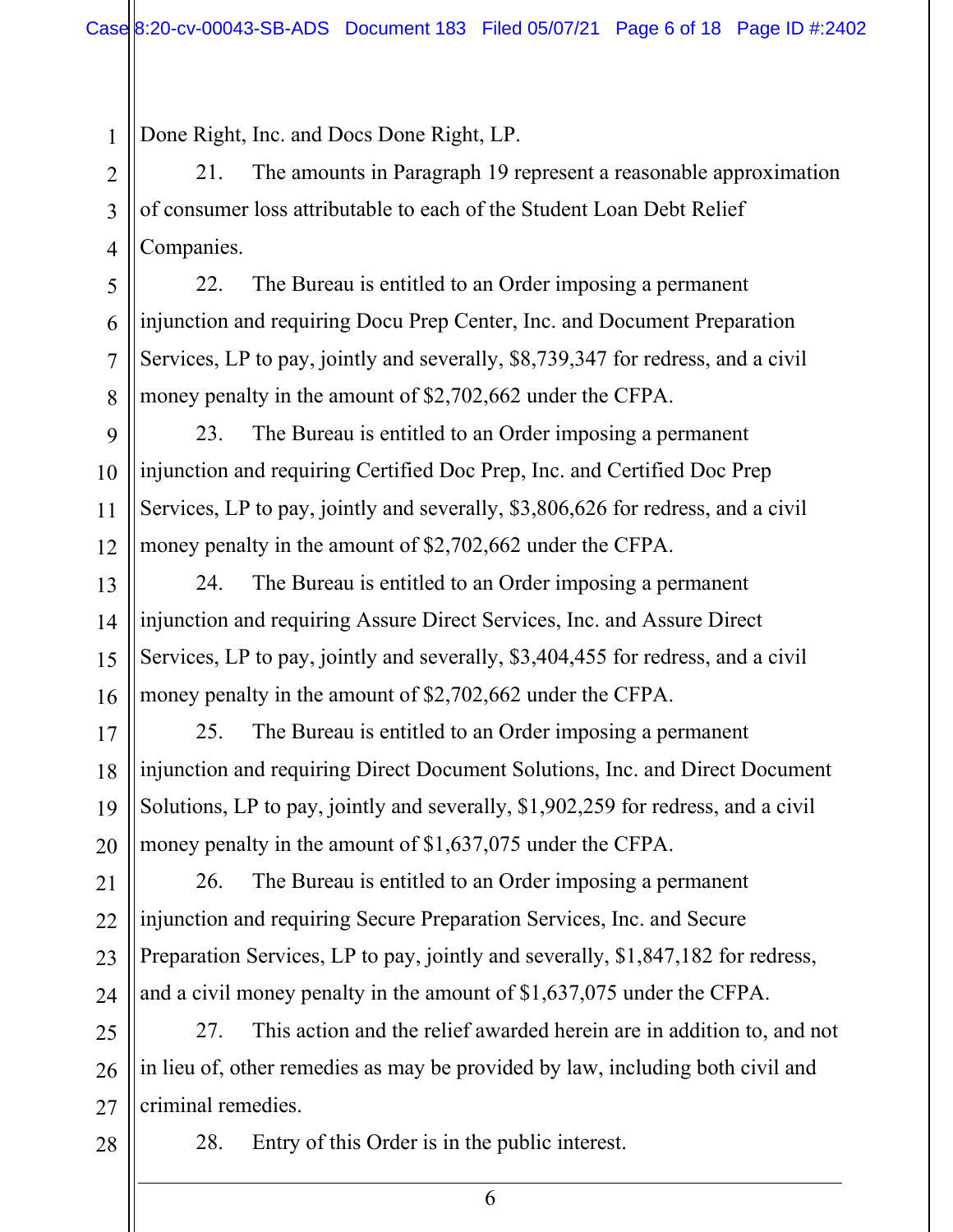## **DEFINITIONS**

| 1              | <b>DEFINITIONS</b>                                               |
|----------------|------------------------------------------------------------------|
| $\overline{2}$ | The following definitions apply to this Order:<br>29.            |
| 3              | a. "Affected Consumers" includes all consumers who, since        |
| 4              | January 1, 2015, were charged fees by any of the Student Loan    |
| 5              | Debt Relief Companies.                                           |
| 6              | b. "Affected Assure Direct Services Consumers" includes all      |
| 7              | consumers who, since January 1, 2015, were charged fees by       |
| 8              | <b>Assure Direct Services.</b>                                   |
| 9              | c. "Affected Certified Doc Prep Services Consumers" includes     |
| 10             | all consumers who, since January 1, 2015, were charged fees      |
| 11             | by Certified Doc Prep Services.                                  |
| 12             | d. "Affected Direct Document Solutions Consumers" includes all   |
| 13             | consumers who, since January 1, 2015, were charged fees by       |
| 14             | Direct Document Solutions.                                       |
| 15             | e. "Affected Docu Prep Center Consumers" includes all            |
| 16             | consumers who, since January 1, 2015, were charged fees by       |
| 17             | Docu Prep Center.                                                |
| 18             | f. "Affected Secure Preparation Services Consumers" includes     |
| 19             | all consumers who, since January 1, 2015, were charged fees      |
| 20             | by Secure Preparation Services.                                  |
| 21             | g. "Assisting Others" includes, but is not limited to:           |
| 22             | formulating or providing, or arranging for the<br>$\mathbf{i}$ . |
| 23             | formulation or provision of, any advertising or                  |
| 24             | marketing material, including, but not limited to, any           |
| 25             | telephone sales script, direct mail solicitation, or the         |
| 26             | text of any Internet website, email, or other electronic         |
| 27             | communication;                                                   |
| 28             |                                                                  |
|                | $\overline{7}$                                                   |
|                |                                                                  |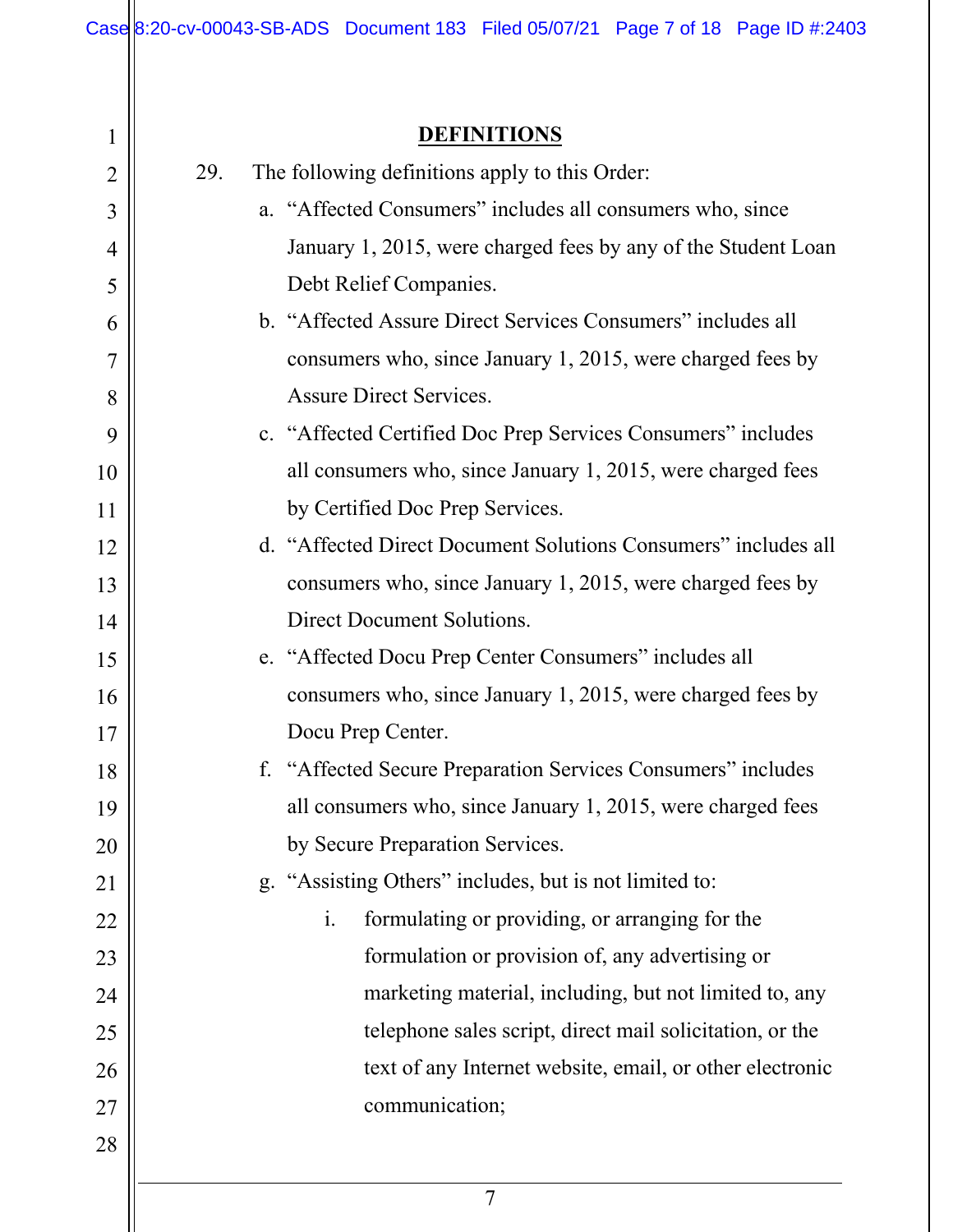| 1              | ii.<br>providing names of, or contributing to the generation                  |
|----------------|-------------------------------------------------------------------------------|
| $\overline{2}$ | of, potential customers;                                                      |
| 3              | participating in or providing services related to the<br>$\overline{111}$ .   |
| 4              | offering, sale, or servicing of a product, or the                             |
| 5              | collection of payments for a product; and                                     |
| 6              | acting or serving as an owner, officer, director,<br>iv.                      |
| 7              | manager, or principal of any entity.                                          |
| 8              | h. "Assure Direct Services" means Assure Direct Services, Inc.                |
| 9              | and Assure Direct Services, LP, and their successors and                      |
| 10             | assigns, individually, collectively, or in any combination.                   |
| 11             | "Bureau" means the Bureau of Consumer Financial Protection.<br>$\mathbf{i}$ . |
| 12             | j. "Certified Doc Prep Services" means Certified Doc Prep, Inc.               |
| 13             | and Certified Doc Prep Services, LP, and their successors and                 |
| 14             | assigns, individually, collectively, or in any combination.                   |
| 15             | k. "Consumer Report" means a "consumer report," as that term is               |
| 16             | defined in Section $603(d)$ of FCRA, 15 U.S.C. § 1681a(d).                    |
| 17             | 1. "Consumer Reporting Agency" means a "consumer reporting                    |
| 18             | agency," as that term is defined in Section 603(f) of FCRA, 15                |
| 19             | U.S.C. § 1681a(f).                                                            |
| 20             | m. "Debt-Relief Service" means any product, service, plan, or                 |
| 21             | program represented, directly or by implication, to renegotiate,              |
| 22             | settle, or in any way alter the terms of payment or other terms               |
| 23             | of the debt, including but not limited to a student loan debt,                |
| 24             | mortgage loan debt, credit card debt, or tax debt or obligation,              |
| 25             | between a person and one or more creditors or debt collectors,                |
| 26             | including, but not limited to, a reduction in the balance,                    |
| 27             | interest rate, or fees owed by a person to a creditor or debt                 |
| 28             | collector.                                                                    |
|                |                                                                               |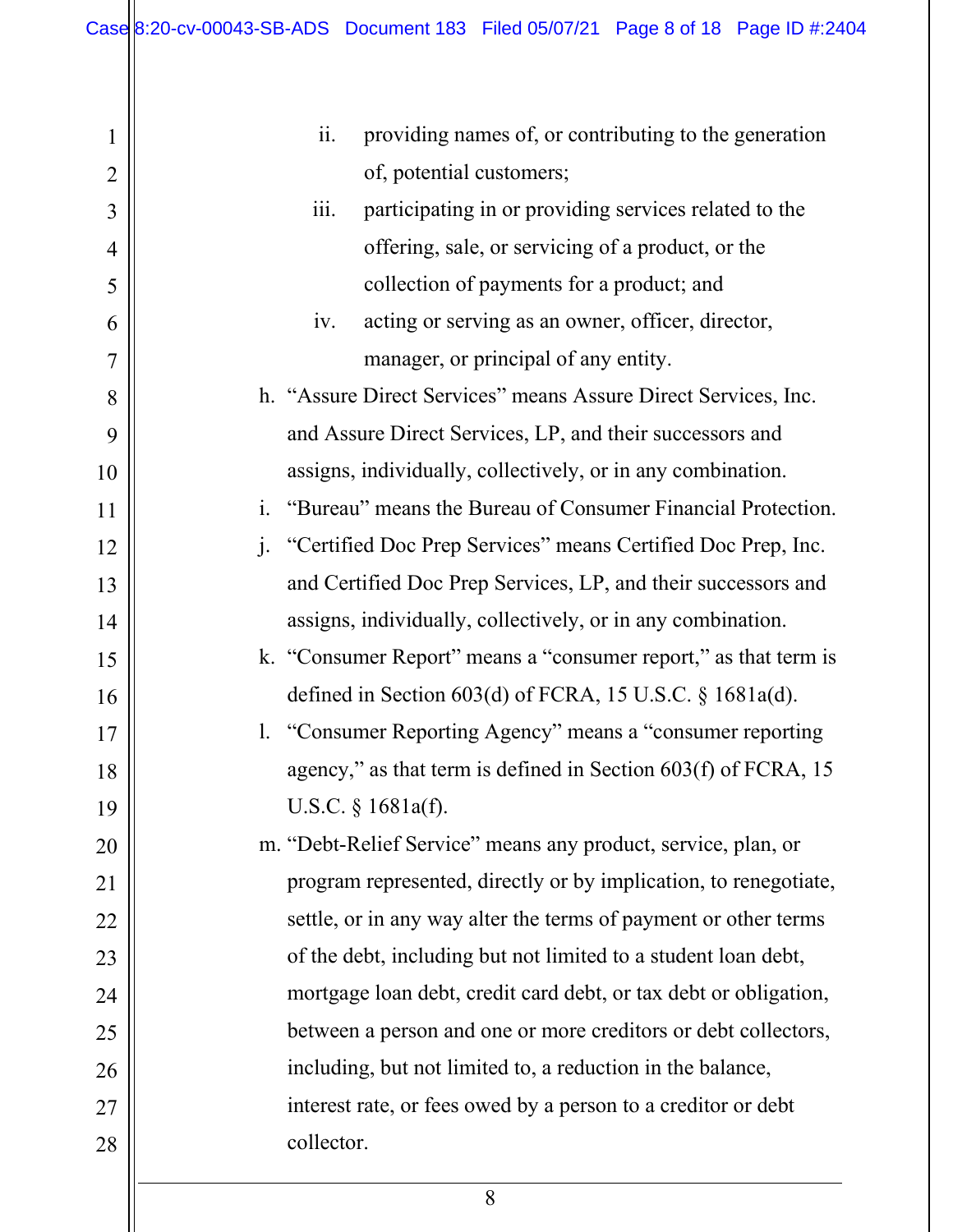$\mathbf{\mathsf{H}}$ 

| 1              | n. "Direct Document Solutions" means Direct Document              |
|----------------|-------------------------------------------------------------------|
| $\overline{2}$ | Solutions, Inc. and Direct Document Solutions, LP, and their      |
| 3              | successors and assigns, individually, collectively, or in any     |
| 4              | combination.                                                      |
| 5              | o. "Docu Prep Center" means Docu Prep Center, Inc. and            |
| 6              | Document Preparation Services, LP, and their successors and       |
| 7              | assigns, individually, collectively, or in any combination.       |
| 8              | p. "Effective Date" means the date on which the Order is entered. |
| 9              | q. "Enforcement Director" means the Assistant Director of the     |
| 10             | Office of Enforcement for the Bureau of Consumer Financial        |
| 11             | Protection, or his or her delegate.                               |
| 12             | r. "Prescreened Consumer Reports" means Consumer Reports          |
| 13             | relating to consumers furnished by a Consumer Reporting           |
| 14             | Agency in connection with credit or insurance transactions that   |
| 15             | are not initiated by the consumers, pursuant to 15 U.S.C.         |
| 16             | § 1681b(c).                                                       |
| 17             | s. "Related Consumer Action" means a private action by or on      |
| 18             | behalf of one or more consumers or an enforcement action by       |
| 19             | another governmental agency brought against any of the            |
| 20             | Student Loan Debt Relief Defendants based on substantially        |
| 21             | the same facts as described in the SAC.                           |
| 22             | t. "Secure Preparation Services" means Secure Preparation         |
| 23             | Services, Inc. and Secure Preparation Services, LP, and their     |
| 24             | successors and assigns, individually, collectively, or in any     |
| 25             | combination.                                                      |
| 26             | u. "Student Loan Debt Relief Companies" means Docu Prep           |
| 27             | Center, Inc., d/b/a DocuPrep Center, d/b/a Certified Document     |
| 28             | Center; Document Preparation Services, LP, d/b/a DocuPrep         |
|                | 9                                                                 |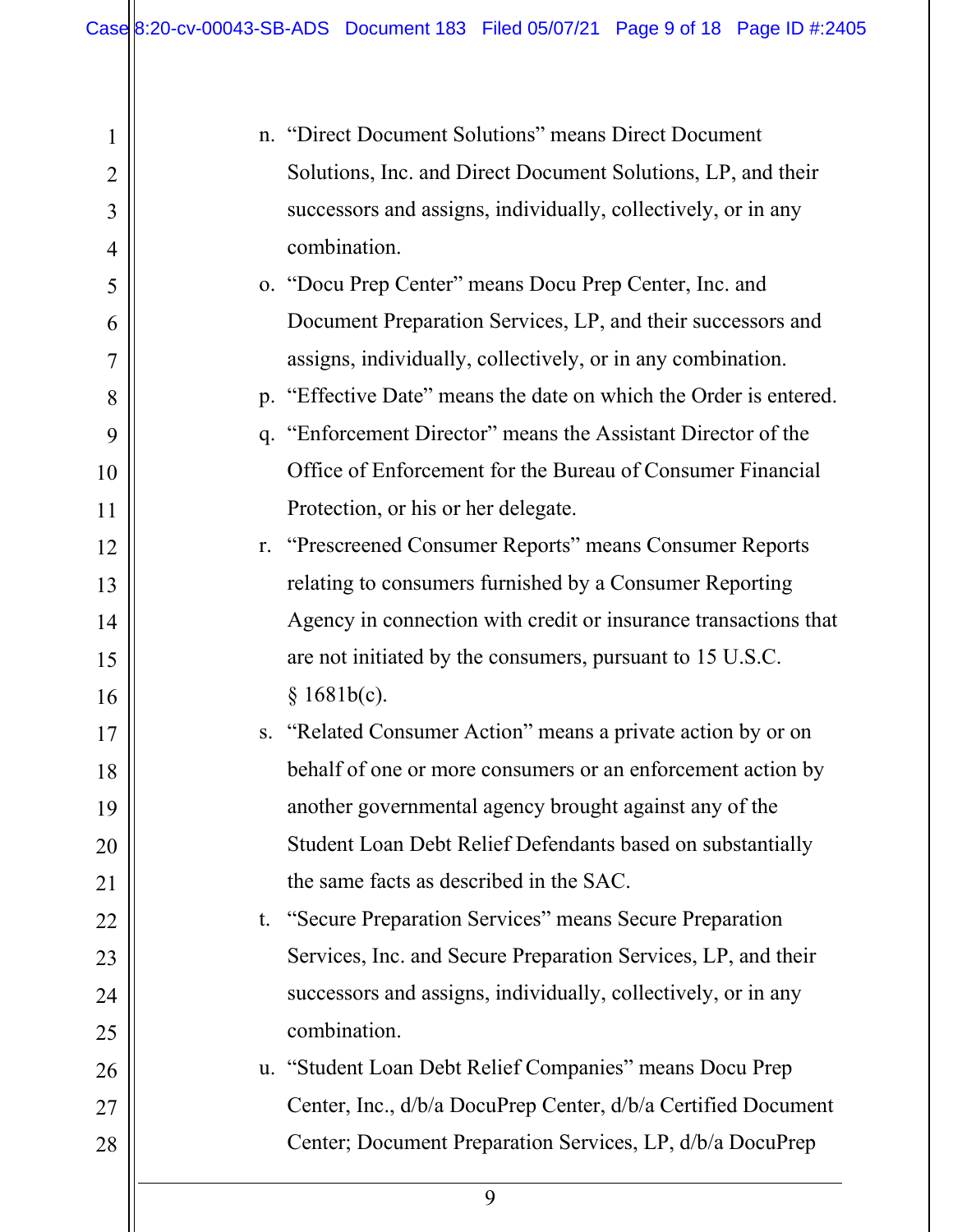| 1              | Center, d/b/a Certified Document Center; Certified Doc Prep,                    |
|----------------|---------------------------------------------------------------------------------|
| $\overline{2}$ | Inc.; Certified Doc Prep Services, LP; Assure Direct Services,                  |
| 3              | Inc.; Assure Direct Services, LP; Direct Document Solutions,                    |
| $\overline{4}$ | Inc.; Direct Document Solutions, LP; Secure Preparation                         |
| 5              | Services, Inc.; Secure Preparation Services, LP, and their                      |
| 6              | successors and assigns, individually, collectively, or in any                   |
| 7              | combination.                                                                    |
| 8              | <b>ORDER</b>                                                                    |
| 9              | I.                                                                              |
| 10             | <b>Permanent Ban on Offering or Providing Debt-Relief Services</b>              |
| 11             | IT IS ORDERED that:                                                             |
| 12             | The Student Loan Debt Relief Companies, whether acting directly<br>30.          |
| 13             | or indirectly, are permanently restrained from:                                 |
| 14             | a. participating in, advertising, marketing, promoting, offering for            |
| 15             | sale, selling, or providing any Debt-Relief Service; or                         |
| 16             | b. Assisting Others in, or receiving any remuneration or other                  |
| 17             | consideration from, the provision, advertising, marketing,                      |
| 18             | promoting, offering for sale, sale or production of any Debt-Relief             |
| 19             | Service.                                                                        |
| 20             | Nothing in this Order shall be read as an exception to this Paragraph.          |
| 21             | П.                                                                              |
| 22             | <b>Permanent Ban on Using or Obtaining Consumer Reports</b>                     |
| 23             | IT IS FURTHER ORDERED that:                                                     |
| 24             | The Student Loan Debt Relief Companies, whether acting directly<br>31.          |
| 25             | or indirectly, are permanently restrained and enjoined from using, obtaining,   |
| 26             | offering, providing, selling, or arranging for others to use or obtain Consumer |
| 27             | Reports, including Prescreened Consumer Reports, for any purpose. Nothing in    |
| 28             | this Order shall be read as an exception to this Paragraph.                     |
|                |                                                                                 |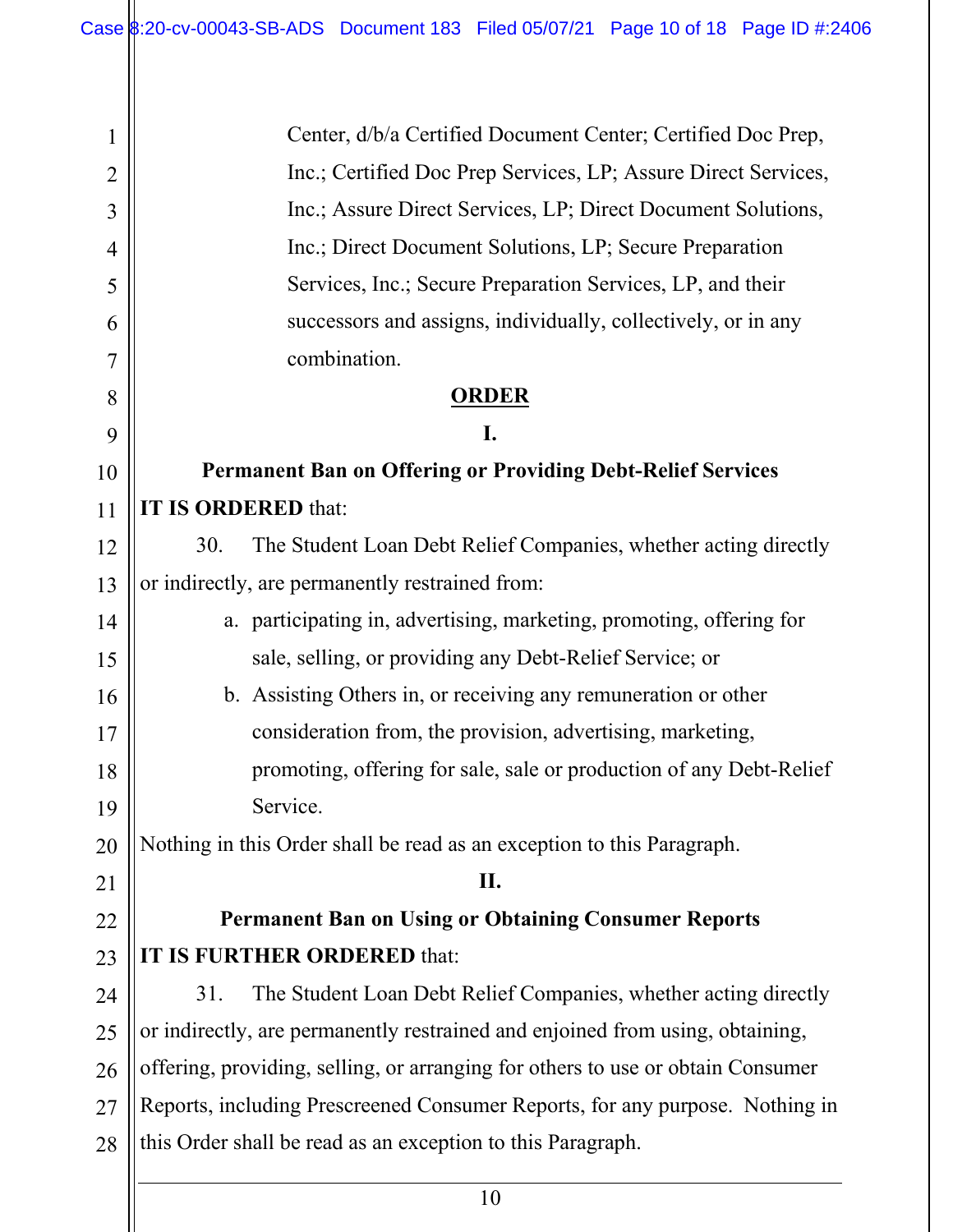| $\mathbf 1$    | Ш.                                                                               |
|----------------|----------------------------------------------------------------------------------|
| $\overline{2}$ | <b>Consumer Information</b>                                                      |
| 3              | IT IS ORDERED that:                                                              |
| 4              | The Student Loan Debt Relief Companies and their officers,<br>32.                |
| 5              | agents, servants, employees, and attorneys, and all other persons in active      |
| 6              | concert or participation with them, who receive actual notice of this Order,     |
| 7              | whether acting directly or indirectly, may not:                                  |
| 8              | a. disclose, use, or benefit from consumer information, including the            |
| 9              | name, address, or any information about the consumer's student                   |
| 10             | loans, contained in or derived from Prescreened Consumer Reports                 |
| 11             | obtained for use in marketing Debt-Relief Services; or                           |
| 12             | b. disclose, use, or benefit from consumer information, including the            |
| 13             | name, address, telephone number, email address, social security                  |
| 14             | number, other identifying information, or any data that enables                  |
| 15             | access to a customer's account (including a credit card, bank                    |
| 16             | account, or other financial account), obtained from or through the               |
| 17             | activities of the Student Loan Debt Relief Companies.                            |
| 18             | However, consumer information may be disclosed if lawfully requested             |
| 19             | by a government agency or required by law, regulation, or court order.           |
| 20             | <b>MONETARY PROVISIONS</b>                                                       |
| 21             | IV.                                                                              |
| 22             | <b>Order to Pay Redress</b>                                                      |
| 23             | IT IS FURTHER ORDERED that:                                                      |
| 24             | A judgment for monetary relief is entered in favor of the Bureau<br>33.          |
| 25             | and against Docu Prep Center, Inc. and Document Preparation Services, LP,        |
| 26             | jointly and severally, in the amount of \$8,739,347 for the purpose of providing |
| 27             | redress to Affected Docu Prep Center Consumers. The monetary judgment set        |
| 28             | forth in this Section is immediately due and payable upon entry of this Order    |
|                |                                                                                  |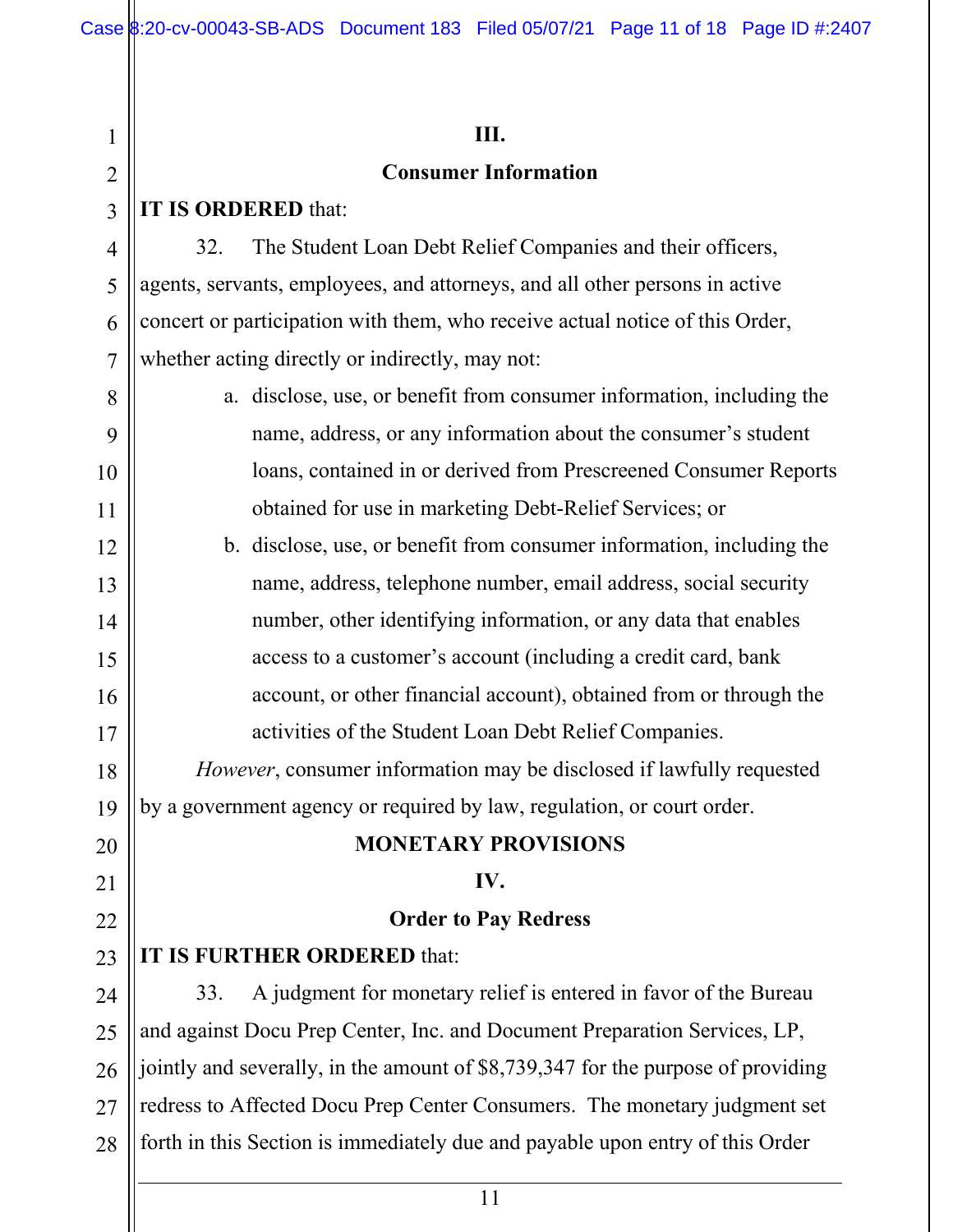and is enforceable against any Asset owned by, on behalf of, for the benefit of, or in trust by or for Docu Prep Center.

2 3

4

5

6

7

8

9

10

11

12

13

14

15

16

17

18

19

20

21

22

23

1

34. A judgment for monetary relief is entered in favor of the Bureau and against Certified Doc Prep, Inc. and Certified Doc Prep Services, LP, jointly and severally, in the amount of \$3,806,626 for the purpose of providing redress to Affected Certified Doc Prep Services Consumers. The monetary judgment set forth in this Section is immediately due and payable upon entry of this Order and is enforceable against any Asset owned by, on behalf of, for the benefit of, or in trust by or for Certified Doc Prep Services.

35. A judgment for monetary relief is entered in favor of the Bureau and against Assure Direct Services, Inc. and Assure Direct Services, LP, jointly and severally, in the amount of \$3,404,455 for the purpose of providing redress to Affected Assure Direct Services Consumers. The monetary judgment set forth in this Section is immediately due and payable upon entry of this Order and is enforceable against any Asset owned by, on behalf of, for the benefit of, or in trust by or for Assure Direct Services.

36. A judgment for monetary relief is entered in favor of the Bureau and against Direct Document Solutions, Inc. and Direct Document Solutions, LP, jointly and severally, in the amount of \$1,902,259 for the purpose of providing redress to Affected Direct Document Solutions Consumers. The monetary judgment set forth in this Section is immediately due and payable upon entry of this Order and is enforceable against any Asset owned by, on behalf of, for the benefit of, or in trust by or for Direct Document Solutions.

24 25 26 27 28 37. A judgment for monetary relief is entered in favor of the Bureau and against Secure Preparation Services, Inc. and Secure Preparation Services, LP, jointly and severally, in the amount of \$1,847,182 for the purpose of providing redress to Affected Secure Preparation Services Consumers. The monetary judgment set forth in this Section is immediately due and payable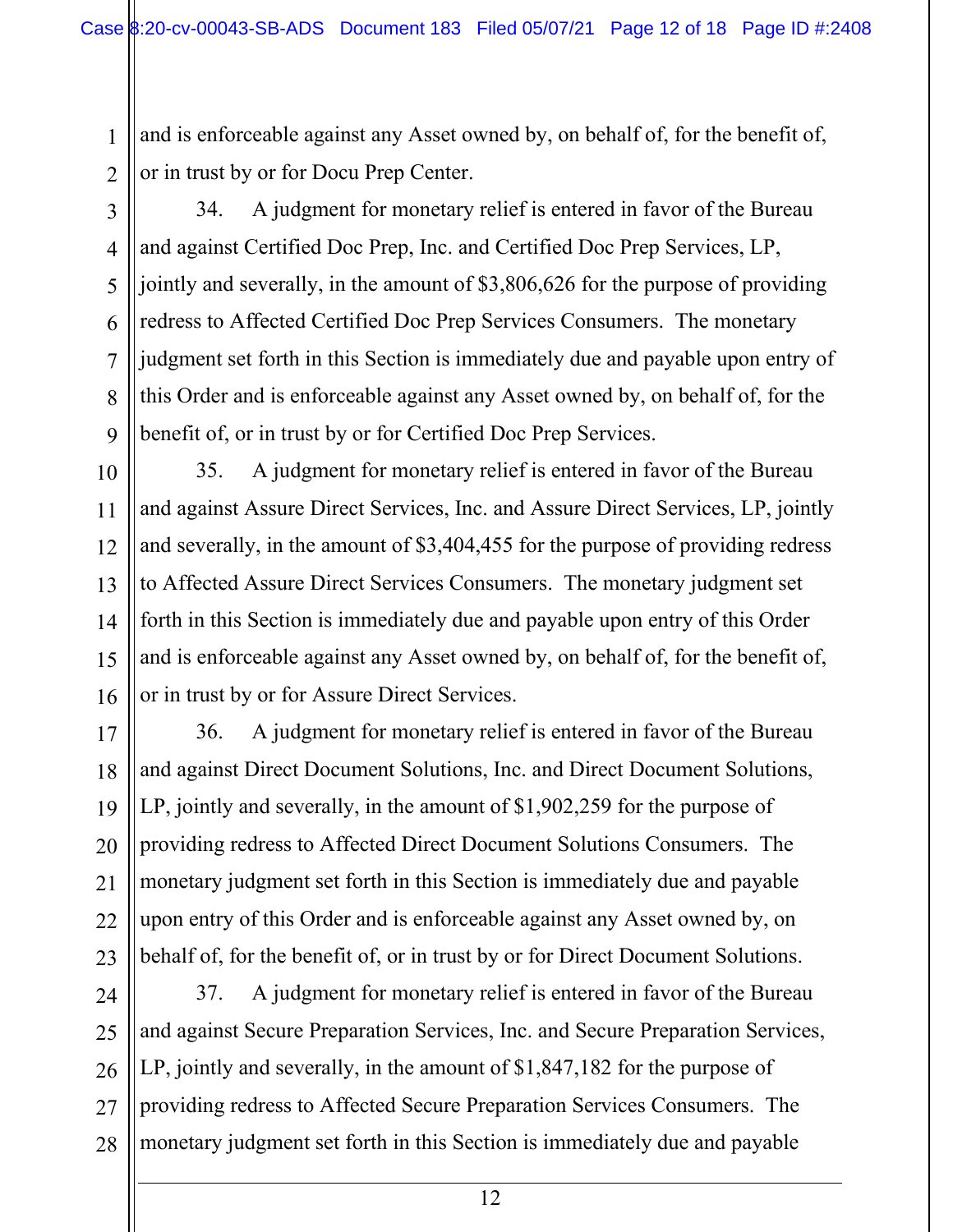upon entry of this Order and is enforceable against any Asset owned by, on behalf of, for the benefit of, or in trust by or for Secure Preparation Services.

1

2

3

4

5

6

7

8

9

10

11

19

20

21

22

23

38. Any funds received by the Bureau in satisfaction of the judgments in this Section will be deposited into a fund or funds administered by the Bureau or to the Bureau's agent according to applicable statutes and regulations to be used for redress for, as appropriate, Affected Docu Prep Center Consumers, Affected Certified Doc Prep Services Consumers, Affected Assure Direct Services Consumers, Affected Direct Document Solutions Consumers, and Affected Secure Preparation Services Consumers, including but not limited to refund of moneys, restitution, damages or other monetary relief, and for any attendant expenses for the administration of any such redress.

12 13 14 15 16 17 18 39. If the Bureau determines, in its sole discretion, that providing redress to consumers is wholly or partially impracticable or if funds remain after the administration of redress is completed, the Bureau will deposit any remaining funds in the U.S. Treasury as disgorgement. The Student Loan Debt Relief Companies will have no right to challenge the Bureau's choice of remedies under this Section, and will have no right to contest the manner of distribution chosen by the Bureau.

40. Payment of redress to any Affected Consumer under this Order may not be conditioned on that Affected Consumer waiving any right.

# **Order to Pay Civil Money Penalty to Plaintiff It is FURTHER ORDERED** that:

**V.**

24 25 26 27 28 41. Under section 1055(c) of the CFPA, 12 U.S.C. § 5565(c), by reason of the violations of law alleged in the SAC and taking into account the factors in 12 U.S.C. § 5565(c)(3), Docu Prep Center, Inc. and Document Preparation Services, LP, jointly and severally, must pay a civil money penalty of \$2,702,662 to the Bureau.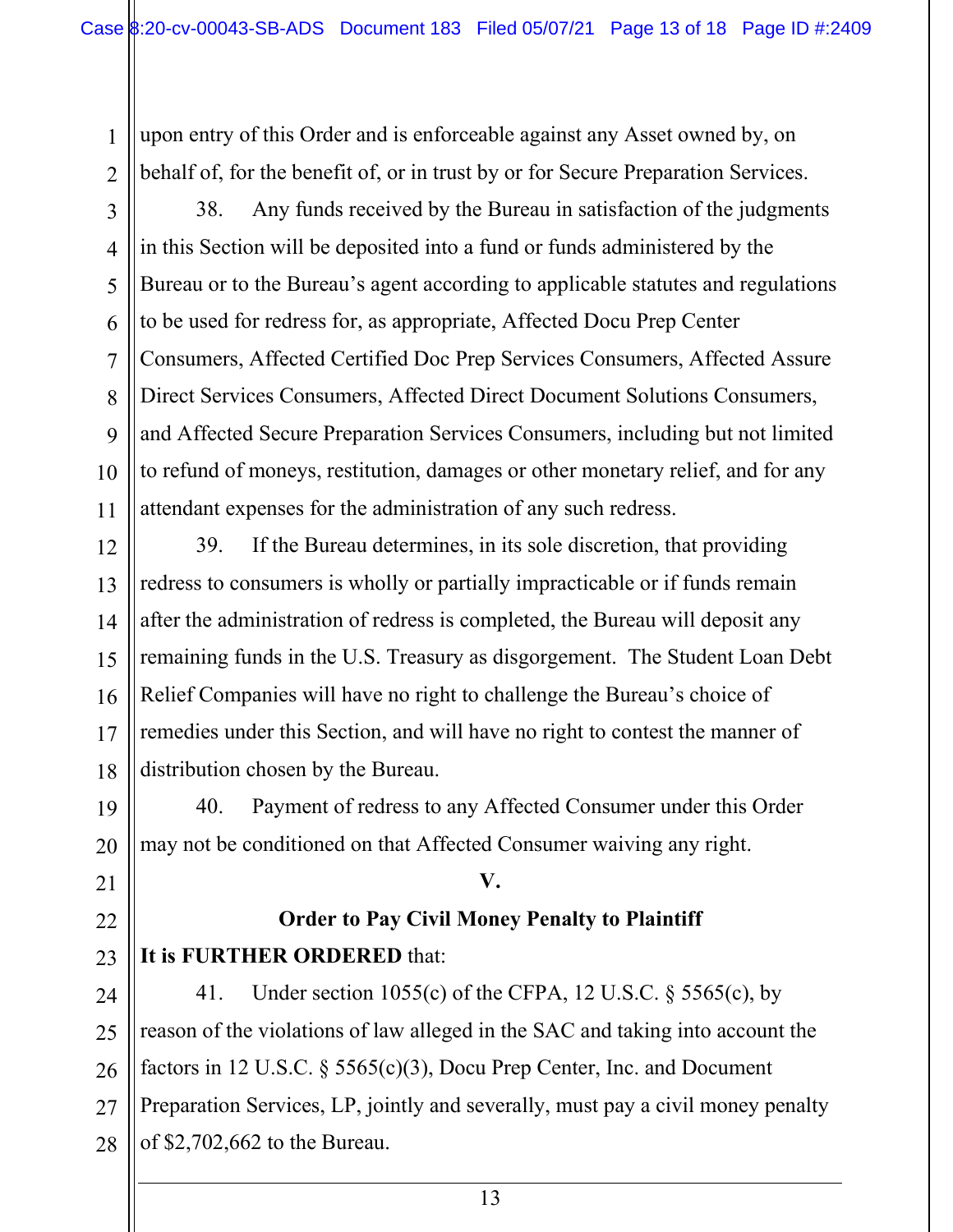42. Under section 1055(c) of the CFPA, 12 U.S.C. § 5565(c), by reason of the violations of law alleged in the SAC and taking into account the factors in 12 U.S.C. § 5565(c)(3), Certified Doc Prep, Inc. and Certified Doc Prep Services, LP, jointly and severally, must pay a civil money penalty of \$2,702,662 to the Bureau.

43. Under section 1055(c) of the CFPA, 12 U.S.C. § 5565(c), by reason of the violations of law alleged in the SAC and taking into account the factors in 12 U.S.C. § 5565(c)(3), Assure Direct Services, Inc. and Assure Direct Services, LP, jointly and severally, must pay a civil money penalty of \$2,702,662 to the Bureau.

44. Under section 1055(c) of the CFPA, 12 U.S.C. § 5565(c), by reason of the violations of law alleged in the SAC and taking into account the factors in 12 U.S.C. § 5565(c)(3), Direct Document Solutions, Inc. and Direct Document Solutions, LP, jointly and severally, must pay a civil money penalty of \$1,637,075 to the Bureau.

45. Under section 1055(c) of the CFPA, 12 U.S.C. § 5565(c), by reason of the violations of law alleged in the SAC and taking into account the factors in 12 U.S.C. § 5565(c)(3), Secure Preparation Services, Inc. and Secure Preparation Services, LP, jointly and severally, must pay a civil money penalty of \$1,637,075 to the Bureau.

46. The civil money penalties set forth in this Section are immediately due and payable upon entry of this Order and are enforceable against any Asset owned by, on behalf of, for the benefit of, or in trust by or for any of the Student Loan Debt Relief Companies.

47. The civil money penalties paid under this Order will be deposited in the Civil Penalty Fund of the Bureau as required by Section 1017(d) of the CFPA, 12 U.S.C. § 5497(d).

1

2

3

4

5

6

7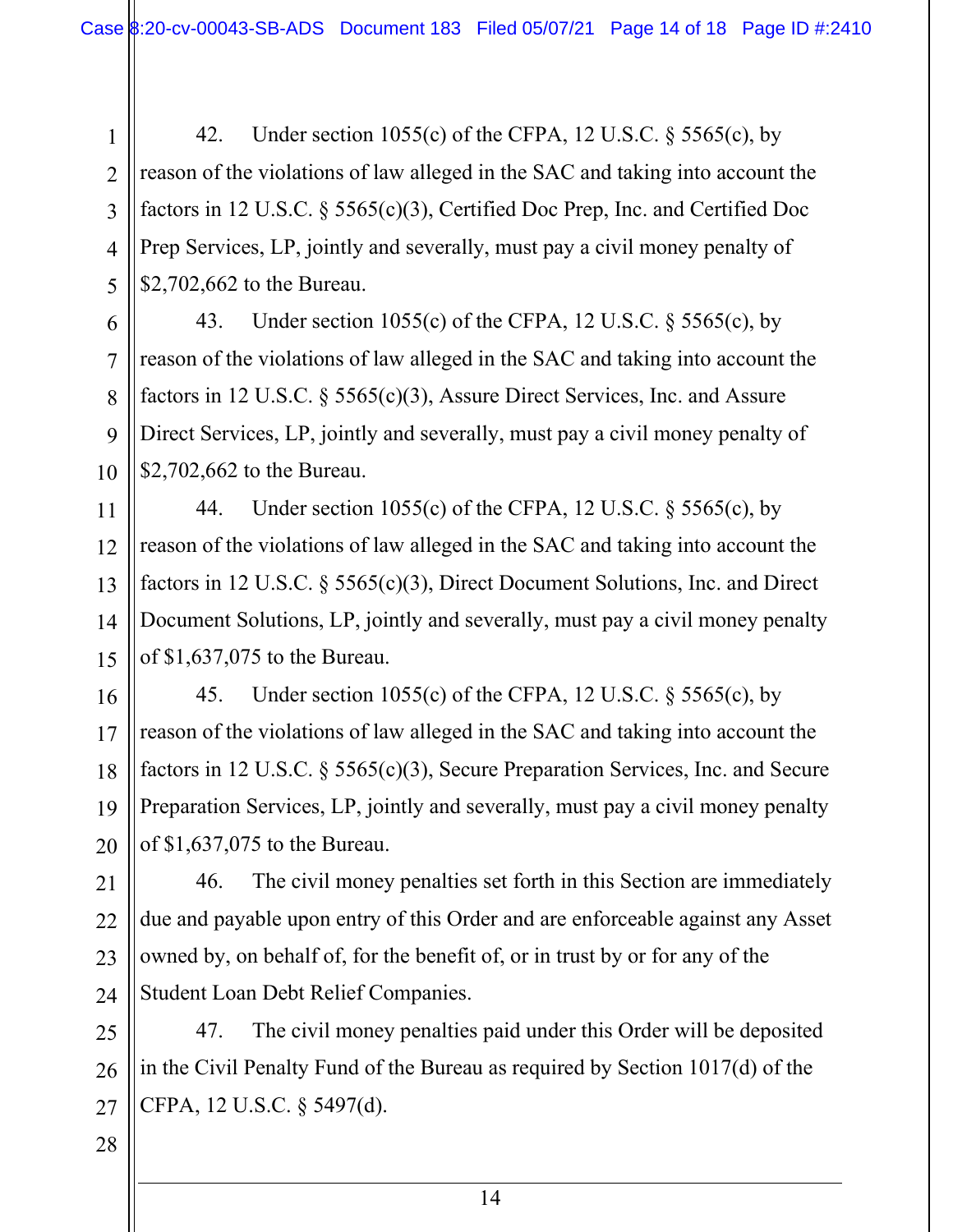#### **VI.**

### **Additional Monetary Provisions**

### **It is FURTHER ORDERED that**:

1

2

3

4

5

6

7

8

9

10

11

12

13

15

16

17

48. In the event of any default on the Student Loan Debt Relief Companies' obligations to make payment under this Order, interest, computed under 28 U.S.C. § 1961, as amended, will accrue on any outstanding amounts not paid from the date of default to the date of payment, and will immediately become due and payable.

49. The Student Loan Debt Relief Companies must relinquish all dominion, control, and title to the funds transferred or paid under this Order to the fullest extent permitted by law and no part of the funds may be returned to the Student Loan Debt Relief Companies.

14 18 50. The facts alleged in the SAC will be taken as true and given collateral estoppel effect, without further proof, in any proceeding based on the entry of the Order, or in any subsequent civil litigation by or on behalf of the Bureau, including in a proceeding to enforce their rights to any payment or monetary judgment under this Order, such as a non-dischargeability complaint in any bankruptcy case.

19 20 21 22 23 51. The facts alleged in the SAC establish all elements necessary to sustain an action by the Bureau under Section  $523(a)(2)(A)$  of the Bankruptcy Code, 11 U.S.C. § 523(a)(2)(A), and for such purposes this Order will have collateral estoppel effect against the Student Loan Debt Relief Companies, even in such Student Loan Debt Relief Companies' capacity as debtor-in-possession.

24 25 26 27 52. Under 31 U.S.C. § 7701, Student Loan Debt Relief Companies, unless they have already done so, must furnish to the Bureau any taxpayeridentification numbers associated with it, which may be used for purposes of collecting and reporting on any delinquent amount arising out of this Order.

#### 28

53. Within 30 days of the entry of a final judgment, order, or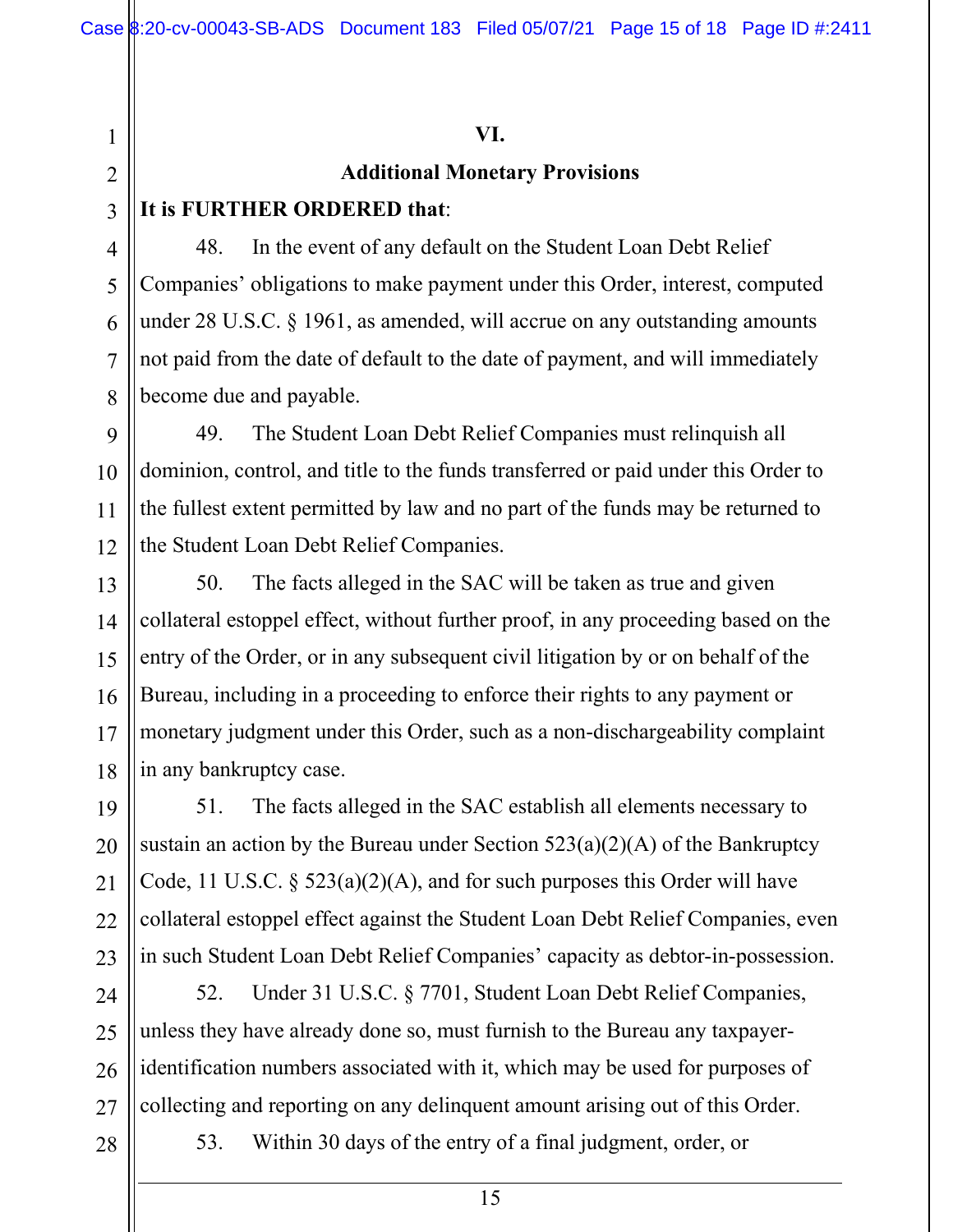1 2 3 4 5 6 7 8 9 10 11 12 13 14 15 16 17 18 19 20 21 settlement in a Related Consumer Action, the Student Loan Debt Relief Companies must notify the Enforcement Director of the final judgment, order, or settlement in writing. That notification must indicate the amount of redress, if any, that the Student Loan Debt Relief Companies paid or are required to pay to consumers and describe the consumers or classes of consumers to whom that redress has been or will be paid. To preserve the deterrent effect of the civil money penalty in any Related Consumer Action, the Student Loan Debt Relief Companies may not argue that they are entitled to, nor may the Student Loan Debt Relief Companies benefit by, any offset or reduction of any monetary remedies imposed in the Related Consumer Action because of the civil money penalty paid in this action or because of any payment that the Bureau makes from the Civil Penalty Fund. If the court in any Related Consumer Action offsets or otherwise reduces the amount of compensatory monetary remedies imposed against the Student Loan Debt Relief Companies based on the civil money penalty paid in this action or based on any payment that the Bureau makes from the Civil Penalty Fund, the Student Loan Debt Relief Companies must, within 30 days after entry of a final order granting such offset or reduction, notify the Bureau and pay the amount of the offset or reduction to the U.S. Treasury. Such a payment will not be considered an additional civil money penalty and will not change the amount of the civil money penalty imposed in this action.

22 23 24 25 54. The Student Loan Debt Relief Companies must treat all civil money penalties paid under this Order as a penalty paid to the government for all purposes. Regardless of how such funds are used, the Student Loan Debt Relief Companies may not:

26 27

28

a. claim, assert, or apply for a tax deduction, tax credit, or any other tax benefit for any civil money penalty paid under this Order; or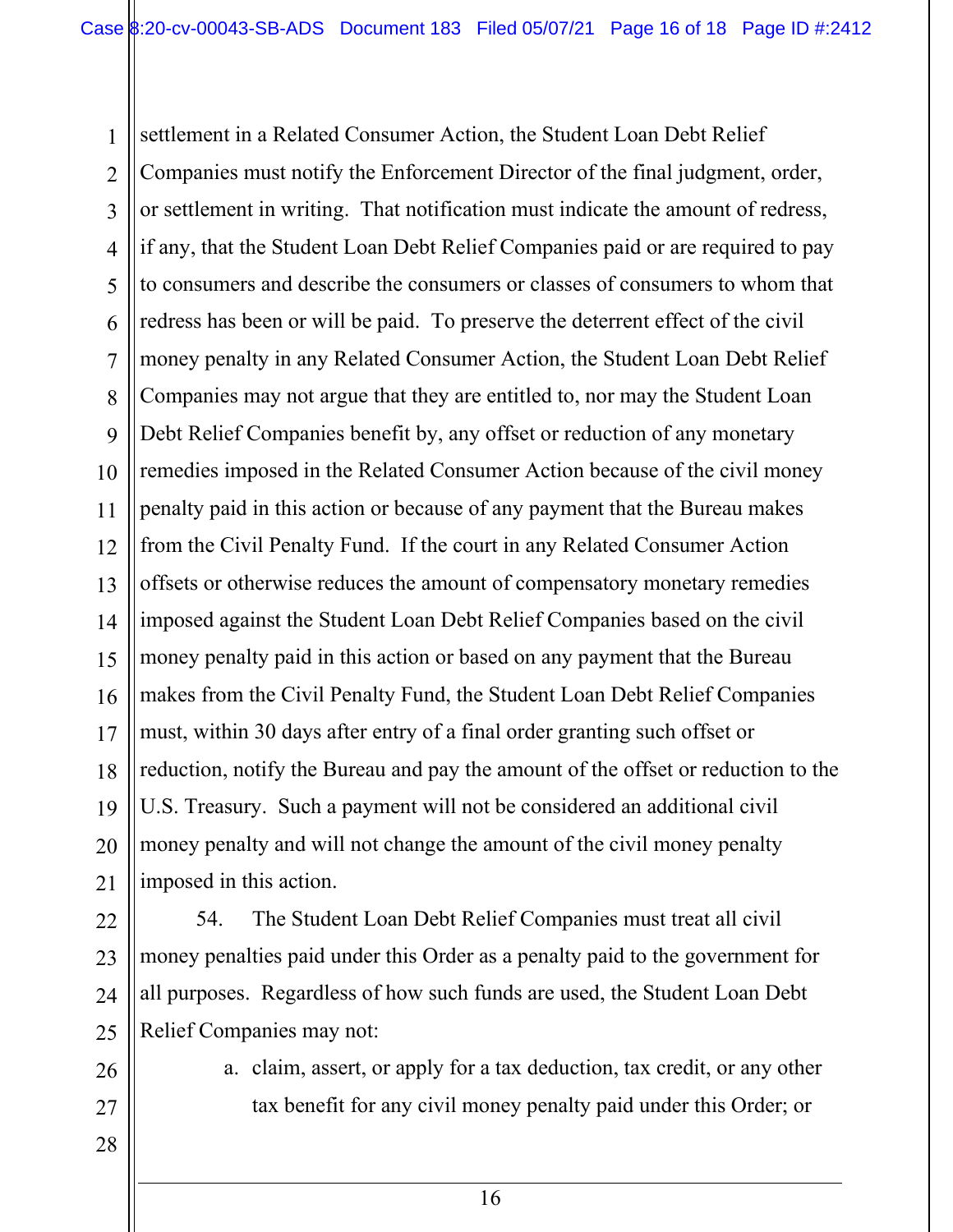1

2

3

4

5

6

7

8

9

10

11

12

13

14

15

16

17

18

19

20

21

22

23

24

25

26

27

28

b. seek or accept, directly or indirectly, reimbursement or indemnification from any source, including but not limited to payment made under any insurance policy, with regard to any civil money penalty paid under this Order.

## **VII. COMPLIANCE MONITORING**

**IT IS FURTHER ORDERED,** that to monitor the Student Loan Debt Relief Companies' compliance with this Order:

a. Within 14 days of receipt of a written request from the Bureau, the Student Loan Debt Relief Companies must submit compliance reports or other requested information, which must be sworn to under penalty of perjury; provide sworn testimony; or produce documents.

b. For purposes of this Section, the Bureau may communicate directly with the Student Loan Debt Relief Companies, unless such the Student Loan Debt Relief Company retains counsel related to these communications.

c. The Student Loan Debt Relief Companies must permit Bureau representatives to interview any employee or other person affiliated with them who has agreed to such an interview. The person interviewed may have counsel present.

d. Nothing in this Order will limit the Bureau's lawful use of civil investigative demands under 12 C.F.R. § 1080.6 or other compulsory process.